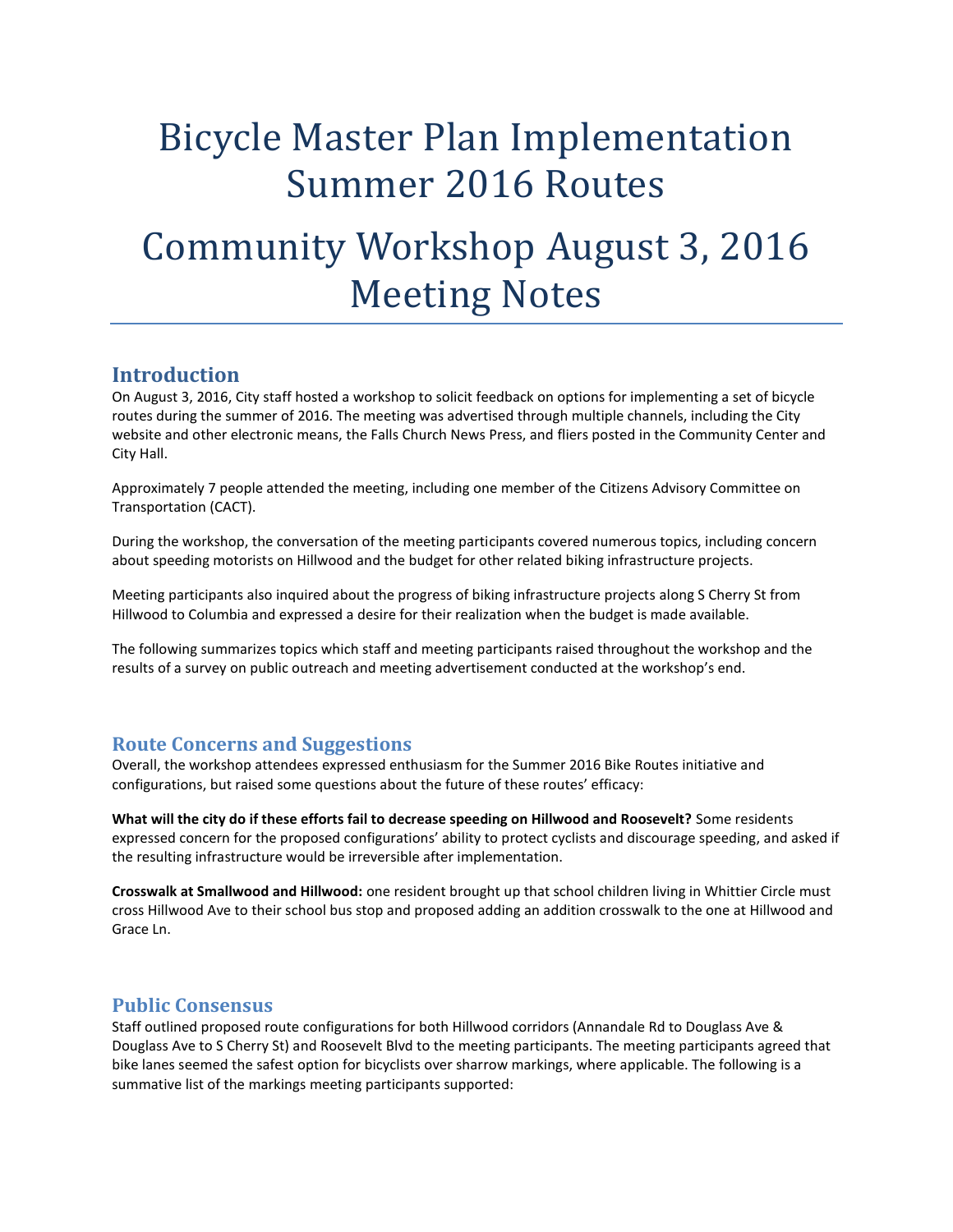- Buffered bike lanes, Annandale Rd to Douglass Ave (Hillwood)
- Bike lanes, Douglass Ave to Cherry St (Hillwood)
- Bike lanes, Roosevelt Blvd

Staff supports these options and recommends that the City move forward with installation.

#### **Survey Results**

To better inform the planning process for the summer 2016 bike routes and future planning efforts, City staff administered a paper survey during the workshop. A total of 6 surveys were returned.

The survey asked how each participant learned of the meeting, opportunities for participation during the workshop, and whether workshop participants felt that their participation would meaningfully impact what gets implemented in the City.

#### **Question 1: Advertising Methods**

*How did you hear about the meeting? (Check all that apply)*

Meeting attendees that marked 'other' said they heard about the meeting through Twitter, City Hall fliers and emails sent to them from staff or another person. One participant asked if bicycle master plan public meetings could be marked on the city calendar on the City's website in the future.



#### **Question 2: Advertising Methods**

*Do you agree/disagree that the meeting was sufficiently advertised?*

The summer 2016 bike routes meeting drew considerably fewer participants than the spring meeting by a count of about 20. Though summer 2016 route meeting participants generally did not feel the meeting was not sufficiently advertised, yard signs, which were the most common response to this question in the spring, were not put up prior to the summer 2016 meeting. Staff might consider doing so for future meetings, given the time and budget.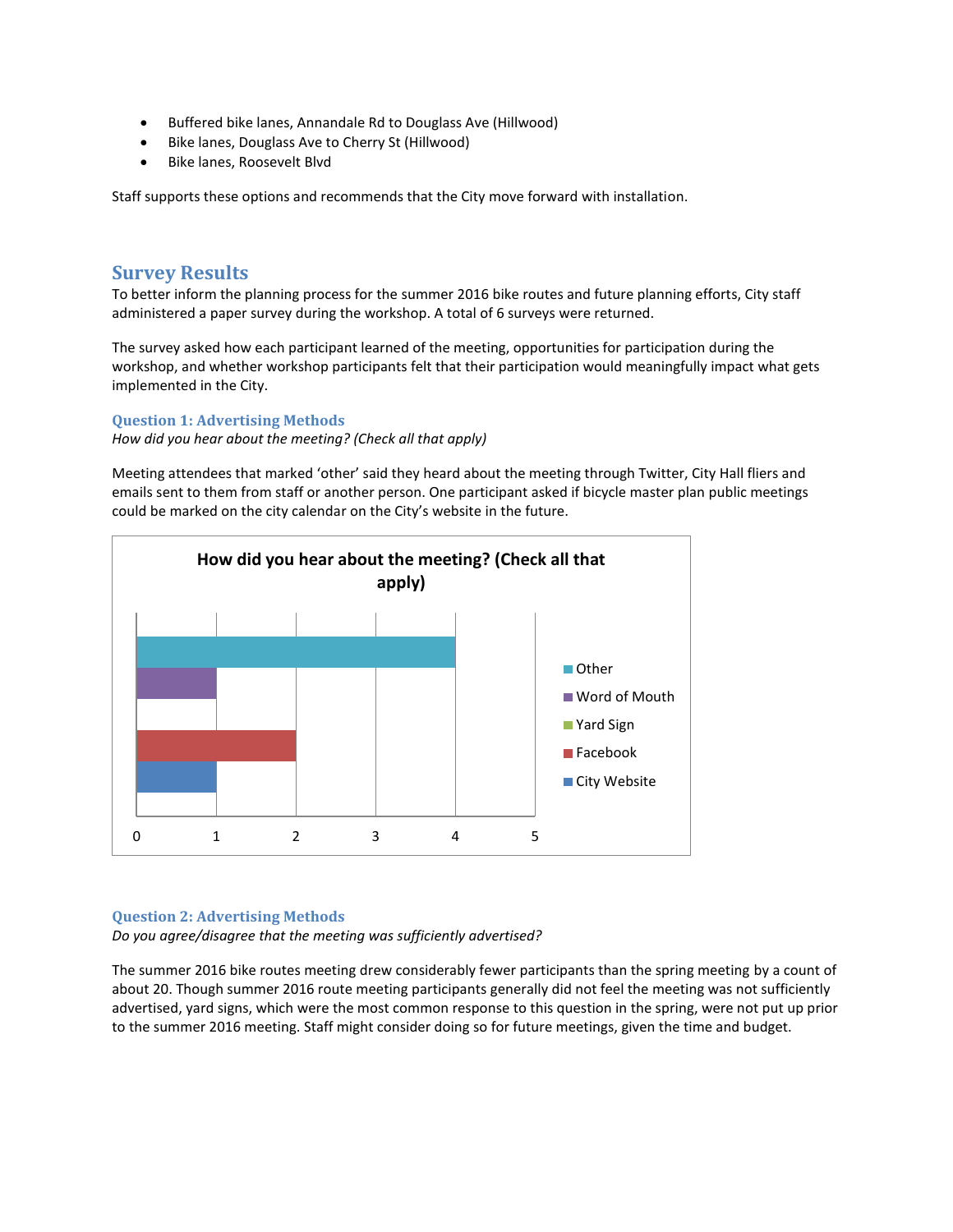

## **Question 3: Workshop Format**

*Do you agree/disagree that the workshop format allowed people to participate?*

Similar to the spring 2016 responses to this question, meeting participants all agreed that the workshop format allowed their voices to be heard. No attending resident felt neutral or disagreed that the workshop stymied their ability to participate, encouraging this meeting format to continue in the future.



#### **Question 4: Workshop Impact**

*Do you agree/disagree that the public feedback provided will meaningfully impact what gets implemented?*

This question gauges residents' trust of City staff to make decisions in their best interest. Of the six submitted surveys, five respondents agreed or strongly agreed that their feedback will have meaningful impact in the City's